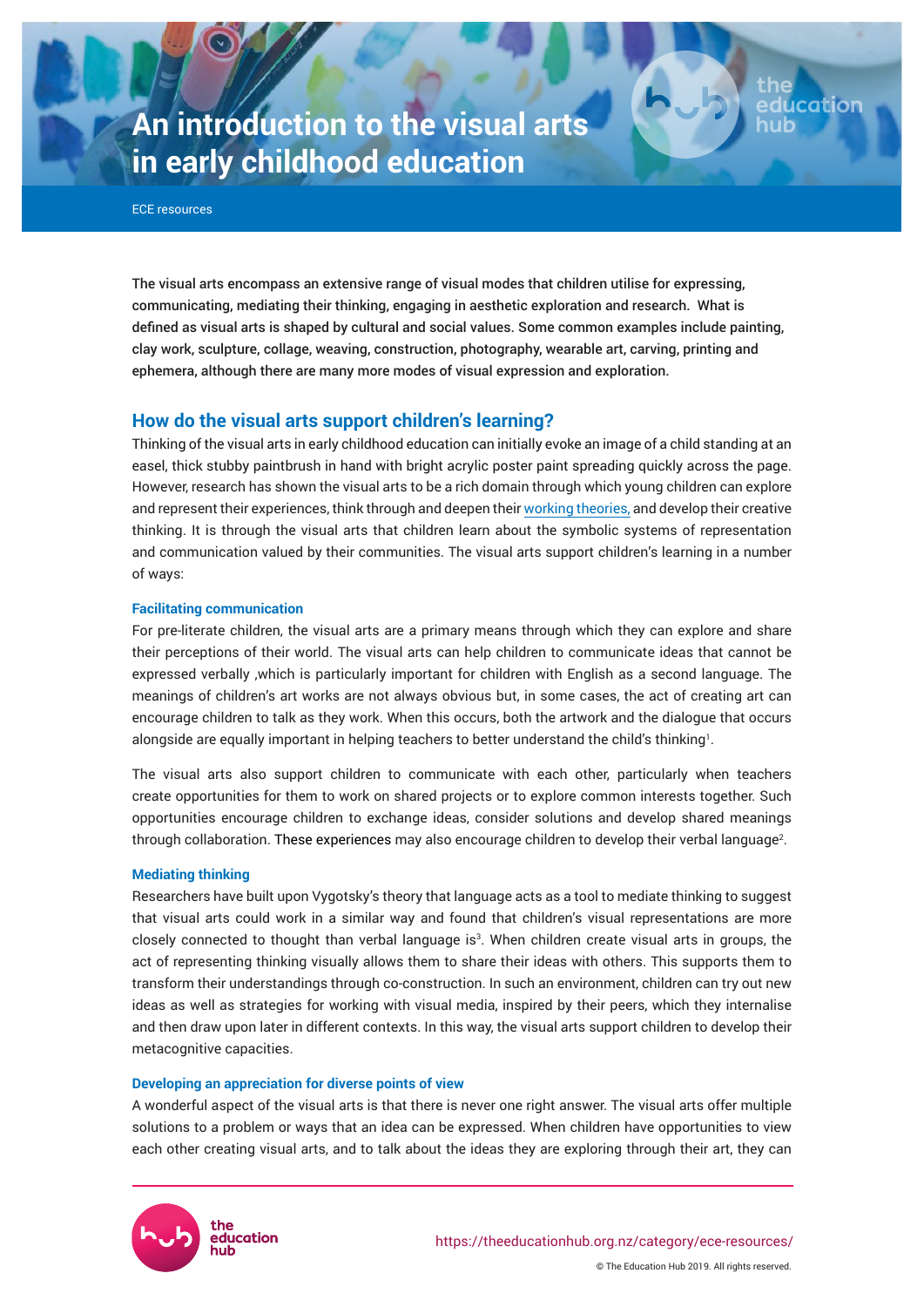develop an appreciation for different perspectives and an understanding that knowledge is subjective, that there is no one 'truth' or correct answer.

#### **Developing cultural knowledge and fostering identity formation**

Researchers also assert that the visual arts, alongside other arts domains, are a primary means through which cultural identity and associated values are shared with young children<sup>4</sup>, and argue that it is important that teachers develop understanding of how the visual arts are valued by families and communities as a basis for creating culturally responsive visual arts curriculum<sup>5</sup>. For children, experiencing the visual arts valued by their cultures within their early childhood settings can transmit powerful messages about how they and their families are valued. It is also vital that children are exposed to many different examples of the visual arts so that they can develop an appreciation of a range of culturally diverse art forms within their early years. This can be achieved by connecting with local community organisations such as galleries, artist studios and important cultural sites like the local marae.

#### **Promoting creativity and imagination**

The visual arts allow children to enter imaginative worlds, to be creative and to engage in playful thinking. Developing children's imaginations is important for learning to show empathy for others. Creativity is the capacity to develop unique ideas and solutions that are of value. The visual arts invite experimentation and exploration, and as such, support the development of creativity and what has been described as 'possibility thinking'<sup>6</sup> . Fostering possibility thinking develops key dispositions of learning such as problem solving, perseverance, collaboration and seeking support from others<sup>7</sup>.

#### **Exploring aesthetics and the language of art**

For some children, visual arts are a means to explore colour, texture and the possibilities of visual media. These children relish opportunities to develop skills and techniques. Research has highlighted how important it is that children have opportunities to conceptualise their own art making in addition to opportunities to create in group contexts $^{\text{\tiny 8}}.$  This allows them the space to immerse themselves in aesthetic exploration should they wish.

#### **Developing critical literacy**

Teaching children to interpret or 'read' visual modes of communication is becoming increasingly important in the 21st century as children are constantly exposed to visual texts and multimodal texts<sup>9</sup>. Multimodal texts are those that include two or more ways of conveying messages, such as combining text and image. Some researchers argue that it is crucial that teachers talk with children about the images they encounter in their everyday environment, discussing how meanings have been conveyed by the artist or illustrator $^{\text{10}}$ . This helps children to understand that images, like stories, are constructed and that they communicate messages. This is the first step in developing the ability to critically analyse visual texts, a vital skill in a world saturated by images. Talking with children about images also allows them to understand that they too, have the capacity to create images, to communicate ideas to others, or to explore ideas for themselves.

#### **Offering emotional support**

For some children, artmaking is their primary means of processing their experiences. For these children, engagement in visual arts can impact their emotional wellbeing, allowing them transition into the day, or into a new centre environment. Research has also found that art making has the potential to significantly reduce stress levels<sup>11</sup>: it is important for children to have access to tools for art making throughout the day and particularly in the morning as a means to support these children to settle into the day.

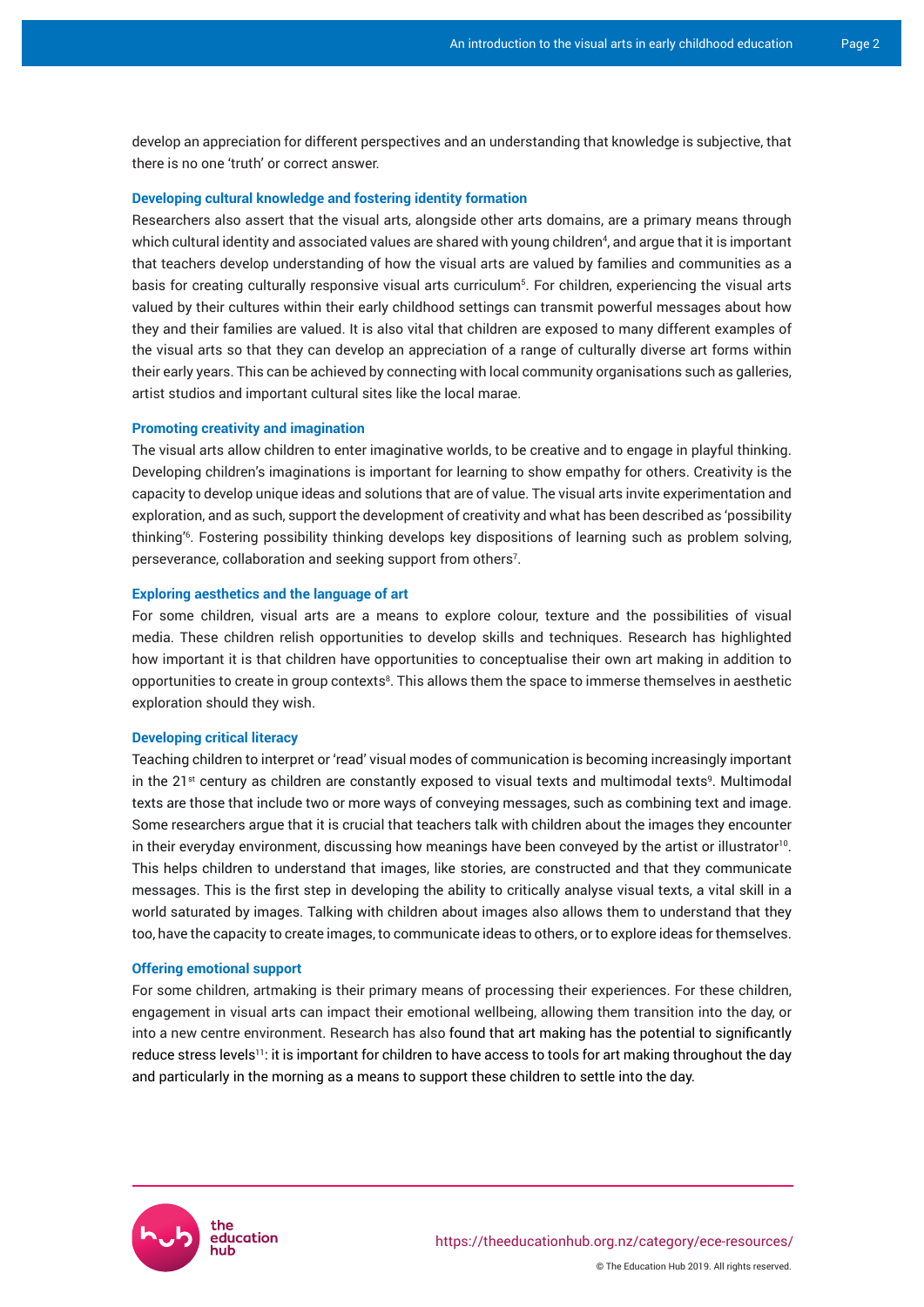# **Why is the teacher's role so important in supporting and facilitating visual arts experiences?**

Teachers play pivotal roles in how children experience the visual arts in early childhood. This is because it is teachers who create the classroom environment, who decide what visual arts materials are available and when, and who choose where and when children will engage in the visual arts. Currently, teachers' practices in the visual arts vary greatly. In New Zealand, teachers often have widely different views about how visual arts should be taught in the early years. This can make it hard to understand what is appropriate and when.

Some teachers believe in a hands-off approach. Teachers who advocate for this approach can be informed by the belief that the child is innately creative. They believe their role is to provide the materials and a supportive environment but that the children can do it themselves. They perceive adult interference to negatively impact the child's creativity. Critique of this approach argues that sociocultural theories have helped us to understand that children are in fact influenced by everything, their relationships, their environment, their culture and the materials with which they interact. These theories highlight that learning is a social experience: therefore, to create in isolation without feedback, discussion and interaction hinders artist development<sup>12</sup>. In fact, children crave interaction, feedback and discussion about their ideas, creations and interests.

In contrast, a teacher-directed approach is becoming increasingly adopted by some early childhood teachers<sup>13</sup>. In these cases, teachers plan prefabricated activities for children that are often inspired by websites such as Pinterest. This is the kind of artwork where it can be difficult to differentiate one child's work from another. Such activities can feel 'safe' for teachers because there are no surprises and they can control the outcome. However, too many teacher-directed experiences can negatively impact children's self-efficacy in the arts and they can become reliant on the teacher for guidance and instruction<sup>14</sup>.

A lack of personal confidence in visual arts may be one factor that prompts teachers to adopt a teacherdirected approach. Research has shown that a lack of self-efficacy in the arts often begins within one's own schooling experiences<sup>15</sup>. Many teachers, when prompted, can trace back to the moment in their lives when a teacher or important role model criticised, over-directed or controlled their artmaking<sup>16</sup>. The result of such negative experiences can mean that teachers can avoid any further learning in the visual arts and can experience anxiety when thinking about planning for the visual arts as part of their own teaching.

These two approaches offer either too little or too much guidance from teachers. When teachers adopt a more moderately guided approach to supporting children's artmaking, they co-construct understanding with children through visual media and support children to develop skills and confidence to use the visual arts as a tool for learning whist also maintaining children's agency as [capable and confident learners](https://theeducationhub.org.nz/category/ece-resources/learner-identity-in-ece/).

# **How teachers can build their confidence to plan and implement a rich visual arts curriculum**

There are several ways that teachers can build their personal confidence and pedagogical knowledge to teach the visual arts in the early years. An important starting point is self-reflection. This could be a personal journey or part of a shared centre-wide inquiry. Reflecting about personal history with the visual arts can enable teachers to identify when and how their confidence was lost in the first place. There is real value in sharing the memories of these experiences within teaching teams. This can be an effective strategy for building a shared philosophy of the visual arts by deciding together how the visual arts could be valued and woven into the curriculum. It is also important to have these discussions with families. Asking how the visual arts are valued in children's homes and cultures and inviting parents and caregivers with visual arts expertise to spend time sharing their knowledge with the children (and teachers) can serve

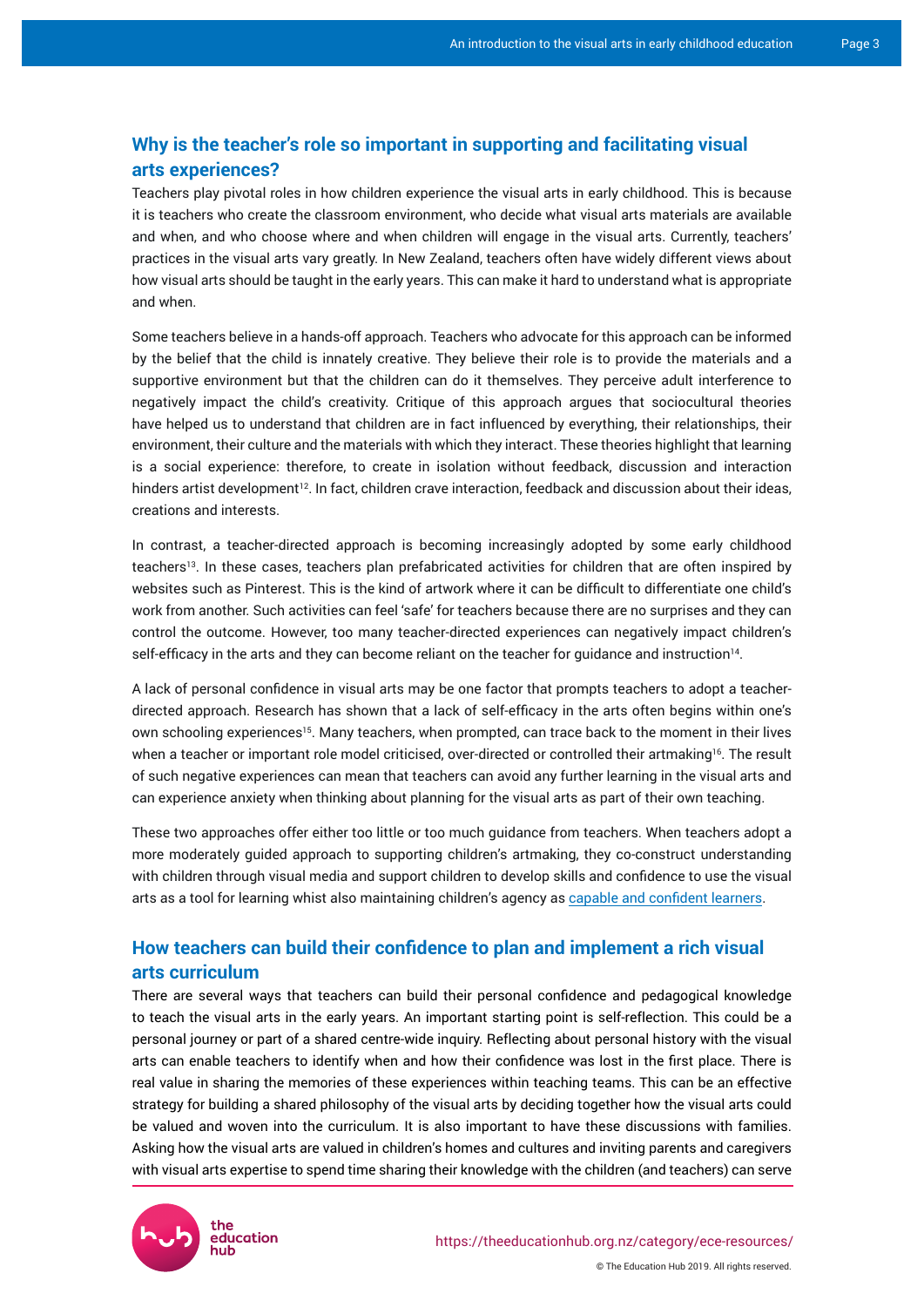to strengthen partnerships and actively embrace multiple perspectives concerning how the visual arts can be valued.

It is vital that teachers have both practical and pedagogical knowledge of the visual arts. There is great value in playing with visual arts materials before offering them to children. Teachers could sign up to an evening class or organise a professional learning event in order to develop new techniques or understandings of different art genres. It is much easier to support children's art making when you can truly empathise with the challenges of working with different media. Teachers can then engage in authentic conversations with children about art making, which many children relish<sup>17</sup>. The same can be said for pedagogical knowledge. Professional development that develops theoretical understanding of the impacts of different teaching approaches is another vehicle through which teachers can examine and perhaps reframe how they view children as learners. This in turn fundamentally impacts how they respond as teachers.

### **How teachers can incorporate the visual arts into their practice**

There are a number of strategies and practices that teachers can use to support and promote children's experiences of the visual arts in their practice.

- Spend some time in your centre thinking about what your visual arts environment and the materials you offer communicate to children and families about **how your centre values the visual arts**. Consider whether this is in alignment with your centre's overarching philosophy.
- If you decide you want to change or increase the kinds of materials you offer, consider what can be **sourced for free**. Rich visual arts materials don't necessarily have to cost anything. Natural materials can be thoughtfully collected for ephemeral art. Recycled materials can be arranged aesthetically for children to create three dimensional sculptures.
- If you don't have a **dedicated space for visual arts making** already, think about creating one. This can be as simple as moving the furniture around. There are significant impacts on children's capacity to be creative for sustained periods of time when they have a dedicated space for art making $^{18}$ .
- Think about placing **visual arts materials in other spaces** throughout your centre: for example clipboards, paper and pencils in the construction area can invite children to plan their work, evaluate its success and, after a construction is completed, remember how it was created.
- Invite children to **create visual arts in groups** based on their personal or shared interests. Stay with them, asking questions and documenting their work and responses (with their permission). Documenting children's visual arts is one way you can recognise and affirm this is a domain that is valued.
- **Talk to children about their artwork**, create opportunities for exchange and discussion amongst children.
- Give children opportunities to revisit their work. Save artwork till the next day and **invite children to evaluate their work** and decide if they would like to continue to work on it.
- **Try not to put too much emphasis on representation**. Children utilise a range of modes for exploration through the visual arts. It is easy to assume they are representing 'something' but often it can be that they are engaged in aesthetic exploration instead.
- **Ensure the same materials are available for children each day**. It can be useful to imagine the visual arts as a verbal language. To learn a language, you have to practise and practise. The visual arts require similar dedication and determination. If we want children to become proficient visual arts makers, we shouldn't change the language daily<sup>19</sup>. Keep materials like graphite pencils out all of the



© The Education Hub 2019. All rights reserved.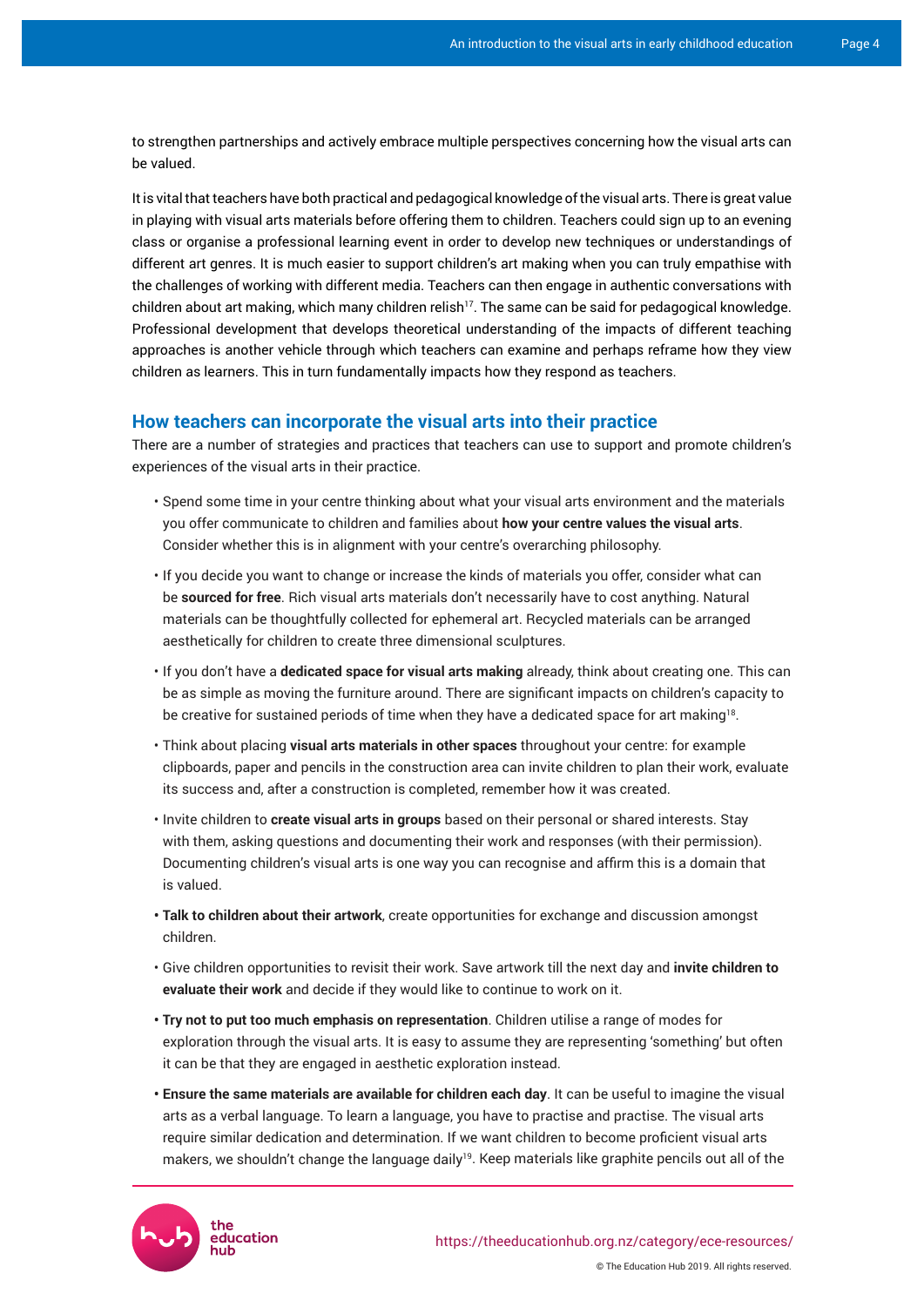time. Think about creating a dedicated clay workshop or a print making station with space for work to be stored until the next day.

• Finally, don't feel afraid to **create alongside children**. Although you probably won't create a masterpiece when the children you are working with are creating their first representational figures, there is great value in teachers role modelling personal enjoyment in the visual arts. The key is to first create an environment of respect, collaboration and exchange between the children and their teachers. Once children feel truly valued, they will relish opportunities to engage in playful art making and interchange with their teachers and their peers $^{20}$ .

# **Endnotes**

1 Wright, S. (2007). Young children's meaning-making through drawing and 'telling': Analogies to filmic textual features. Australian Journal of Early Education, 32(4), 37-48.

2 Christensen, L. M., & Kirkland, L. D. (2009). Early childhood visual arts curriculum: Freeing spaces to express developmental and cultural palettes of mind. Childhood Education, 86(2), 87-91.

<sup>3</sup> Brooks, M. (2017). Drawing to learn. In M. Narey (Ed.), Multimodal perspectives of language, literacy, and learning in early childhood (pp. 25-44). Cham, Switzerland: Springer.

4 Clark, B., & Grey, A. (2013). Positioning the arts in early childhood education: Fostering the creative spirit. In B. Clark, A. Grey & L. Terreni (Eds.), Kia tipu te wairua toi – fostering the creative spirit: Arts in early childhood education (pp. 87-99). Auckland, New Zealand: Pearson.

<sup>5</sup> Fuemana-Foa'l, L., Pohio, L., & Terreni, L. (2009). Narratives from Aotearoa New Zealand: Building communities in early childhood through the visual arts. Teaching Artist Journal, 7(1), 23-33.

6 Craft, A., McConnon, L., & Matthews, A. (2012). Child-initiated play and professional creativity: Enabling four-year-olds' possibility thinking. Thinking Skills and Creativity, 7(1), 48-61.

 $7$  Nutbrown, C. (2013). Conceptualising arts-based learning in the early years. Research Papers in Education, 28(2), 239-263.

<sup>8</sup> Kukkonen, T., & Chang Kredl, S. (2017). Drawing as social play: Shared meaning making in young children's collective drawing activities. International Journal of Art & Design Education, 37(1), 1-18.

9 Crafton, L., Silvers, P., & Brennan, M. (2009). Creating a critical multi-literacies curriculum: Repositioning art in the early childhood classroom. In M. Narey (Ed.), Making meaning: Constructing multimodal perspectives of language, literacy, and learning through arts-based early childhood education (pp. 31-51). Pittsburgh, USA: Springer.

<sup>10</sup> McArdle, F. (2012). New maps for learning for quality art education: What pre-service teachers should learn and be able to do. Australian Educational Researcher, 39(1), 91-106.

<sup>11</sup> Kaimal, G., Ray, K., & Muniz, J. (2016). Reduction of cortisol levels and participants' responses following art making. Art Therapy, 33(2), 74-80.